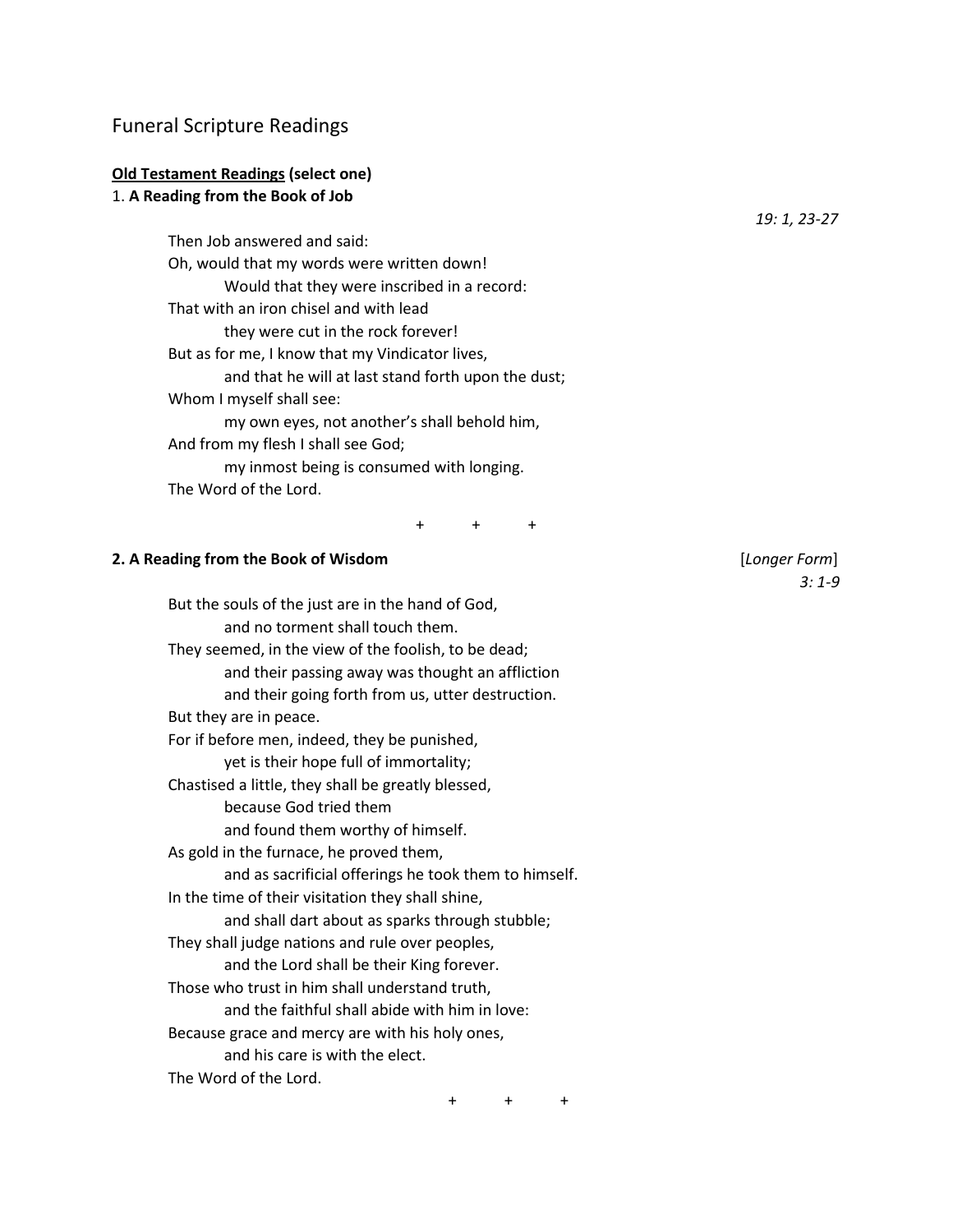### **3. A Reading from the Prophet Isaiah**

On this mountain the Lord of hosts will provide for all peoples. On this mountain he will destroy the veil that veils all peoples, The web that is woven over all nations; he will destroy death forever. The Lord God will wipe away the tears from all faces; The reproach of his people he will remove from the whole earth; for the Lord has spoken. On that day it will be said: "Behold our God, to whom we looked to save us! This is the Lord for whom we looked; let us rejoice and be glad that he has saved us!" The Word of the Lord.

+ + +

### **New Testament Readings (select one)**

### **1. A Reading from the Letter of Paul to the Romans** *[Shorter Form]*

*6: 3-4, 8-9*

Are you unaware that we who were baptized into Christ Jesus were baptized into his death? We were indeed buried with him through baptism into death, so that, just as Christ was raised from the dead by the glory of the Father, we too might live in newness of life. If, then, we have died with Christ, we believe that we shall also live with him. We know that Christ, raised from the dead, dies no more; death no longer has power over him.

The Word of the Lord

+ + +

#### **2. A Reading from the Letter of Paul to the Romans**

5:17-21

If, by the transgression of one person, death came to reign through that one, how much more will those who receive the abundance of grace and of the gift of justification come to reign in life through the one person Jesus Christ.

In conclusion, just as through one transgression condemnation came upon all, so through one righteous act acquittal and life came to all. For just as through the disobedience of one person the many were made sinners, so through the obedience of one the many will be made righteous. The law entered in so that transgression might increase but, where sin increased, grace overflowed all the more, so that, as sin reigned

*25: 6a, 7-9*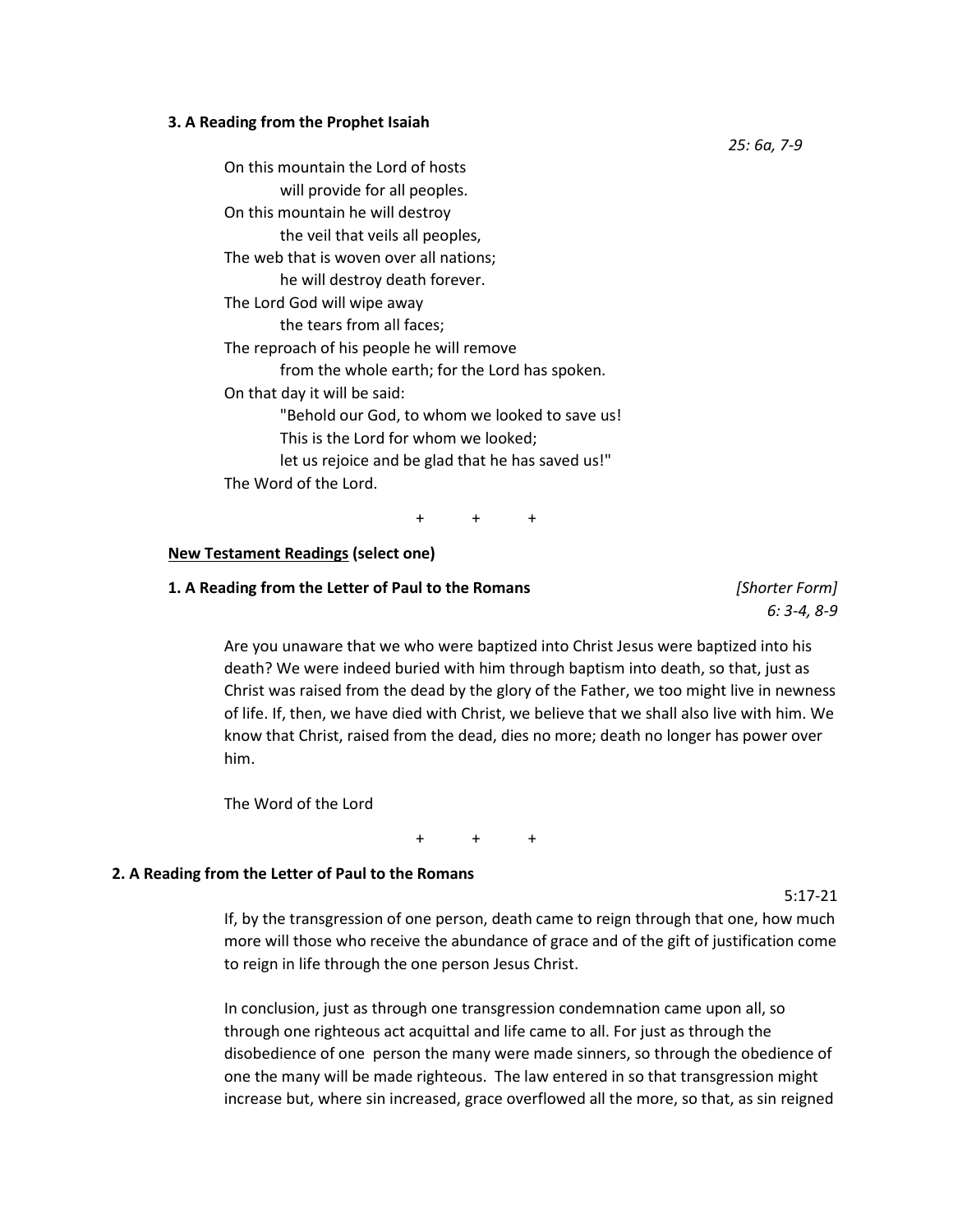in death, grace also might reign through justification for eternal life through Jesus Christ our Lord.

The Word of the Lord

+ + +

### **3. A Reading from the Letter of Paul to the Romans**

*8: 31b-39*

If God is for us, who can be against us? He who did not spare his own Son but handed him over for us all, how will he not also give us everything else along with him? Who will bring a charge against God's chosen ones? It is God who acquits us. Who will condemn? It is Christ Jesus who died, rather, was raised, who also is at the right hand of God, who indeed intercedes for us.

What will separate us from the love of Christ? Will anguish, or distress, or persecution, or famine, or nakedness, or peril, or the sword? No, in all these things we conquer overwhelmingly through him who loved us. For I am convinced that neither death, nor life, nor angels, nor principalities, nor present things, nor future things, nor powers, nor height, nor depth, nor any other creature will be able to separate us from the love of God in Christ Jesus our Lord.

The Word of the Lord

+ + +

## **Gospel Readings (select one)**

## **1. A Reading from the Holy Gospel According to Matthew**

*5: 1-12a*

When Jesus saw the crowds, he went up the mountain, and after he had sat down, his disciples came to him. Jesus began to teach them, saying:

Blessed are the poor in spirit,

- for theirs is the kingdom of heaven.
- Blessed are they who mourn,
- for they will be comforted.
- Blessed are the meek,
- for they will inherit the land.
- Blessed are they who hunger and thirst for righteousness,
- for they will be satisfied.
- Blessed are the merciful,
- for they will be shown mercy.
- Blessed are the clean of heart,
- for they will see God.
- Blessed are the peacemakers,